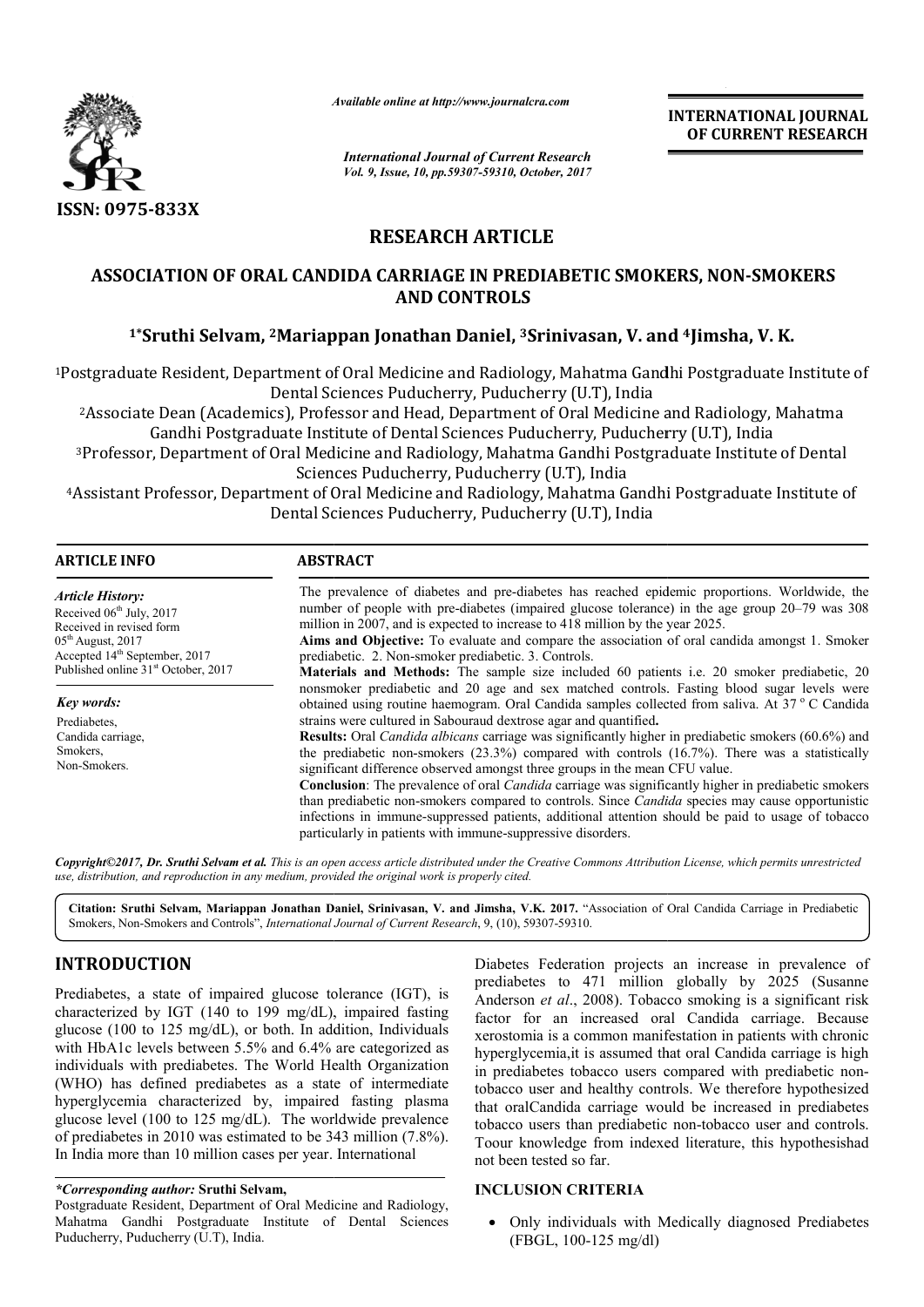Tobacco smoking or exclusive areca nut and gutka chewingfor past 5 years.

## **EXCLUSION CRITERIA**

- Use of antibiotics, antifungal agents, steroids, or nonsteroidal anti-inflammatory drugs within the past 3 months.
- Those who were wearing partial or complete dentures.
- Self-reported systemic diseases, including type 1 and type 2 diabetes mellitus, hepatitis B, hepatitis C, and infection with HIV or AIDS.

## **MATERIALS AND METHODS**

Study sample size included 60 patients between the age group of 30-70 years. Group A 20 prediabetic smokers, Group B 20 prediabetic non-smokers and group C 20 controls. It was mandatory for all study participants to have read and signed the consent form before being included in this study. Patients with prediabetes were recruited from the dental OPD with family history of diabetes mellitus and clinically diagnosed as generalized chronic periodontitis. Control participants were self-reporting as not prediabetic were recruited from area near the hospital. All participants were invited to the hospital in the early morning hours (in a fasting state) for FBGL measurement and collection of oral yeast and unstimulated whole saliva (UWS) samples.

## **Fasting Blood Glucose Levels**

A digital glucometer (Accu-Chek Activ, Roche Diagnostics, and Mannheim, Germany) was used to measure the FBGL. Depending on the glycemic levels, patients with prediabetes were divided into 2 subgroups as follows: Group A, smoker prediabetes with FBGL between 100 and 125 mg/dL, and group B, nonsmoker prediabetes with FBGL between 100 and 125 mg/dL. Self-reported systemically healthy individuals (FBGL, 70 to <100 mg/dL) were categorized as controls (group C).

**Collection of UWS samples:** To collect the UWS samples, participants were seated comfortably in a chair in a "coachman" position and requested to spit (without swallowing) into a gauged measuring cylinder for five continuous minutes.

**Collection of oral yeast samples**: Oral Candida samples were collected as saliva described previously. Immediately after sampling, the samples were returned to the containment tube to avoid contamination. At 37 C, Candida strains were cultured in Sabouraud dextrose agar (fig 1) (Becton, Dickinson and Company, Sparks, MD, USA) to quantify the colony-forming units in the oral cavities of individuals with prediabetes smokers, nonsmokers and controls. After 24 hours, all cultures were inspected, and monitoring continued until 2 days of incubation for yeast growth, following which they were subjected to speciation. Yeast colonies were smeared and gram stained viewed under 100x magnification. (fig2) Germ tube test or Reynolds-braude phenomenon is the rapid and confirmatory test for *Candida albicans.* It was done by incubating a loop of yeast culture in 0.5 ml of human serum at 37 c for 2 hours. A drop of the suspension was placed on a slide using a Pasteur pipette and covered with a

coverslip. Examined at 40X for production of germ tubes (long tube-like projections extending out from the yeast cells) (fig3)

### **STATISTICAL ANALYSIS**

The mean comparison among groups (A, B, and C) was carried out with ANOVA. For multiple comparisons, the Bonferroni post hoc test was used. Level of significance was set at  $P < 0.05$ . Data were analyzed using SPSS software version 20.

#### **Characteristics of the study cohort**

Twenty patients with prediabetes smokers (20 patients [16 males and 4 females] in group A) and prediabetic non-smokers 20 patients [9 males and 11 females] in group B and 20 controls group C (9 males and 11 females) were included for study. There was a statistically significant difference in the distribution of sex among three groups,  $p<0.05$ . More number of male present in the smokers group (Table 1). There was a statistically significant difference in the distribution of age among three groups,  $p<0.05$ . Cases in the age of 51-60 years were present in the prediabetic smokers group A. Cases in the age of 41-50 years were present in the prediabetic nonsmokers group B.(Table 2). No significant difference found in the distribution of age between male and female. The mean FBGL was significantly higher among the population with prediabetes smokers in group A (114.05 mg/L) and prediabetic non-smokers in group B (113.05 mg/dL) than among individuals in the control group (84.85 mg/dL) ( $P \le$ .05), respectively. Mean FBGL was significantly higher among patients with prediabetes in group A (114.05 mg/dL) than in group C (84.85 mg/dL) (P<.05) (Table 3).

#### **Oral Candida carriage**

Oral C albicans carriage was significantly higher in the population with prediabetes smokers in group A  $(n = 20)$ (60.6%) and the patients with prediabetes non-smokers in group B  $(23.3\%)$  compared with group C  $(n = 20)$   $(16.7\%)$ There was a statistically significant difference observed among three groups in the mean CFU value using ANOVA, F=69.39, p<0.001(Table IV).The analysis of variance using post hoc by Bonferroni showed that there was significant mean difference observed between control group and the PS group,  $p<0.001$ and PNS and PS group  $p<0.001$ . There was no significant difference observed control and PNS groups p>0.05. (Table 5).

**Table 1.** Gender Groups Chi-square P value

|                     | Control |         | PS        | <b>PNS</b> |                |            |         |
|---------------------|---------|---------|-----------|------------|----------------|------------|---------|
| Male                | 9       |         | 16        | 9          |                | 6.65       | $0.03*$ |
| Female              | 11      |         | 4         | 11         |                |            |         |
| *Significant p<0.05 |         |         |           |            |                |            |         |
|                     |         |         |           | Table 2.   |                |            |         |
| Age in years        |         | Groups  |           |            |                |            |         |
|                     |         | Control |           | PS         | <b>PNS</b>     | Chi-square | P value |
| $30$                |         | 4       |           | 1          | 1              |            |         |
| $31 - 40$           |         | 6       |           | 3          | 3              |            |         |
| $41 - 50$           |         | 6       |           | 4          | 12             | 17.72      | $0.02*$ |
| 51-60               |         | 4       |           | 10         | 2              |            |         |
| 61-70               |         | 0       |           | 2          | $\overline{2}$ |            |         |
| *Significant p<0.05 |         |         |           |            |                |            |         |
|                     |         |         |           | Table 3.   |                |            |         |
| Groups              | N       |         | Mean FBGL |            | SD             | F          | P value |
| Control             | 20      | 84.85   |           |            | 9.34           |            |         |
|                     |         |         |           |            | $ -$           |            |         |

92.15 0.000\*\* PS 20 113.05 7.68<br>PNS 20 114.0 5.68 PNS 20 114.0 5.68

\*Significant p<0.001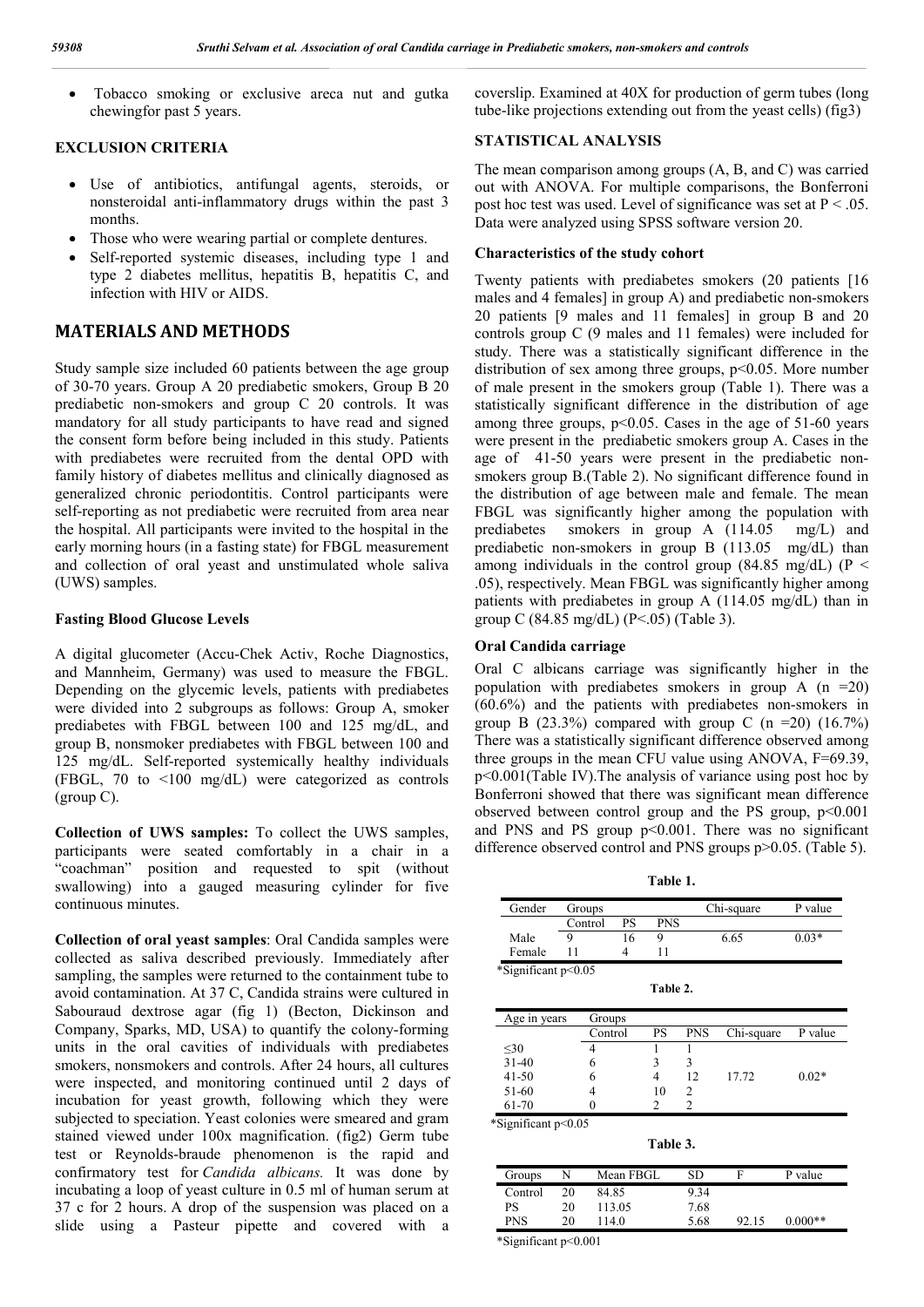|                      |         |    |           | 1 аріс 4. |       |           |  |
|----------------------|---------|----|-----------|-----------|-------|-----------|--|
|                      | Groups  |    | Mean FBGL | SD        | Е     | P value   |  |
|                      | Control | 20 | 84.85     | 9.34      |       |           |  |
| PS                   |         | 20 | 113.05    | 7.68      |       |           |  |
| <b>PNS</b>           |         | 20 | 114.0     | 5.68      | 92.15 | $0.000**$ |  |
| *Significant p<0.001 |         |    |           |           |       |           |  |

**Table 4.**

**Table 5.**

| Groups     |    | Mean CFU | SD     | Е     | P value   |
|------------|----|----------|--------|-------|-----------|
| Control    | 20 | 450.00   | 20131  |       |           |
| PS         | 20 | 1705.00  | 549.14 |       |           |
| <b>PNS</b> | 20 | 655.00   | 223.55 | 69.38 | $0.000**$ |
|            |    |          |        |       |           |

\*Significant p<0.001



**Fig. 1. Yeast colonies in Sabouraud dextrose agar at 37 c after 48 hours**



**Fig. 2. Dimorphic candida albicans under 100x magnification**



**Fig 3 Germ tube formation of candida albicans under 40x magnification**

## **DISCUSSION**

To our knowledge from indexed literature, this is the first study in which oral Candida carriage was investigated in patients with prediabetes with particular emphasis on glycemic status and tobacco usage. In general, the population with prediabetes smokers and non-smokers investigated in the present study was hyperglycemic (FBGL, 114.03 mg/d and 113.05 mg/dl), which is a possible explanation for the increased oral C albicans carriage in patients with prediabetes (n =40) compared with healthy controls (20 individuals in group C). Our findings are in accordance with those of earlier studies (Fawad Javed, 2009; Sultan Al Mubaraka *et al*., 2013; Ramon Felipe Fernandez Martinez *et al*., 2013), in which oral Candida carriage was reported to be increased in patients with poorly controlled type 2 diabetes as compared with controls. In the literature, there are several hypotheses why tobacco consumption enhances *Candida* colonization. Tobacco usage leads to an increase in thickness of epithelial keratinised layer, decrease in levels of salivary immunoglobulin A, and suppression in functions of polymorphonuclear leukocytes, thus facilitating the proliferation of *Candida* species.

It is also hypothesized that cigarette smoke enhances adhesion, growth and biofilm formation of C albicans. Another hypothesis is that tobacco content (such as nicotine, nitrosoprolin, nitrosodietheinalamine, and polycyclicaroma-tic hydrocarbons and polonium) causes a media which facilitates the proliferation of *Candida* species. Moreover, some other hypotheses propose that nicotine in tobacco causes functional and structural alterations in keratinocytes and other components of tobacco lead to decrease in epithelial cells and antifungal activity. Most personswith prediabetes (impaired glucose tolerance or impaired fasting glucose) are overweight, and obesityworsens themetabolicand physiologic abnormalities associated with this condition (Everardo Albuquerque Menezes *et al*., 2007). Prediabetes is an important risk factor for the development of type 2 diabetes. DM has been considered a predisposing factor for candidiasis. In this disorder there is a decrease of the defensive capacity of polymorphonuclear neutrophils (PMN) and T-lymphocytes related to hyperglycemia, generating a favorable environment for the reproduction of species of Candida. The pathogenesis of *Candida* species is related to a combination of factors that contribute to its virulent. The production of extracellular enzymes, Such as proteinase and phospholipase, as one of the main Mechanisms of virulence (Norris *et al*., 2005).

In the present study, we found that 60.6% of prediabetic smokers, 23.3% of the prediabetic nonsmokers and 16.7% of the controls were carriers of oral *Candida*. It was determined that the prevalence of *Candida* carriage was significantly higher among prediabetic smokers and prediabetic nonsmokers compared to the controls. Prediabetic smokers were present more in age group of 51-60 years which speculates that elderly individuals placing betel quid in the mouth for prolonged durations harbor high percentages of mixed Candida species that could make them more susceptible to oral infections compared to younger betel quid-chewers and controls. In a study by Darwazeh *et al*. it was reported that the rate of *Candida* carriage was 84% in smokers and 74% in the nonsmokers. In the literature, while some studies revealed a significantly higher rate of *Candida* carriage in the smokers compared with non- smokers, others showed similar rates between smokers and non-smokers (Darwazeh *et al*., 2016;